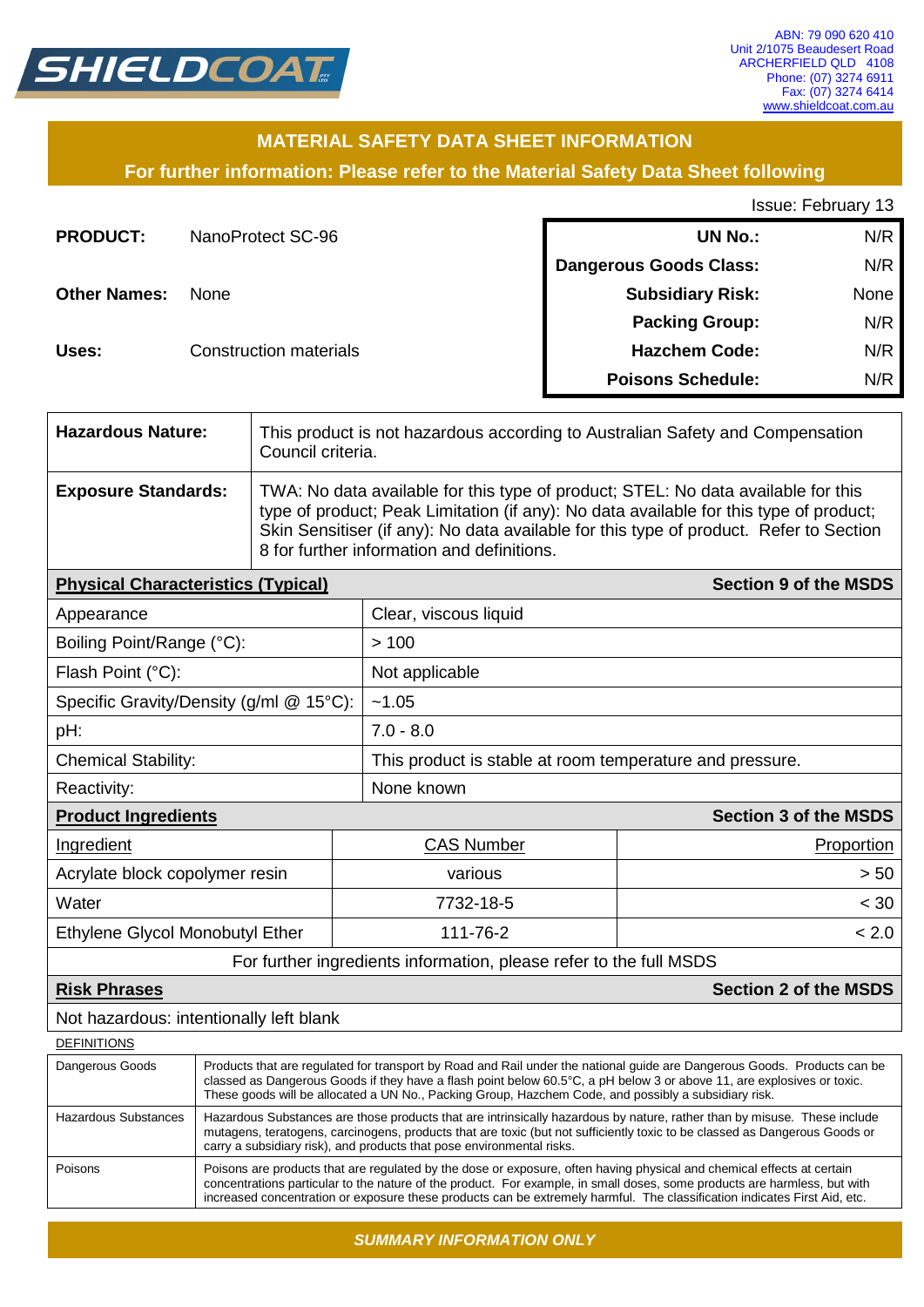

# *1. IDENTIFICATION*

| <b>Product Name:</b>      | NanoProtect SC-96                            |
|---------------------------|----------------------------------------------|
| <b>Other Names:</b>       | None                                         |
| <b>Chemical Family:</b>   | <b>Liquid Glaze</b>                          |
| <b>Molecular Formula:</b> | Not Applicable                               |
| <b>Recommended Use:</b>   | <b>Construction materials</b>                |
| Supplier:                 | <b>Shieldcoat Pty Ltd</b>                    |
| ABN:                      | 79 090 620 410                               |
| <b>Address:</b>           | 2/1075 Beaudesert Road, Archerfield Qld 4108 |
| Telephone:                | +61 7 3274 6911                              |
| Fax:                      | +61 7 3274 6414                              |
| <b>Emergency Phone:</b>   | 0414 539 703                                 |
| All other inquiries:      | +61 7 3274 6911                              |

# *2. HAZARDS IDENTIFICATION*

### **Hazard Classification**

This product is not hazardous according to Australian Safety and Compensation Council criteria.

#### **Hazard Category**

This section is intentionally left blank.

#### **Risk Phrases**

Not hazardous: intentionally left blank

#### **Safety Phrases**

Not hazardous: intentionally left blank

## **Dangerous Goods Classification** N/R

#### **Poisons Schedule**

N/R

# *3. COMPOSITION: Information on Ingredients*

| <b>Chemical Ingredient</b>      | <b>CAS Number</b> | <b>Proportion (% v/v)</b> |
|---------------------------------|-------------------|---------------------------|
| Acrylate block copolymer resin  | various           | > 50                      |
| Water                           | 7732-18-5         | < 30                      |
| Ethylene Glycol Monobutyl Ether | 111-76-2          | < 2.0                     |
| Mould inhibitor                 | various           | < 0.1                     |
| <b>Surfactants</b>              | various           | < 2.0                     |

# *4. FIRST AID MEASURES*

# **For advice, contact Poisons Information Centre (Phone Australia: 13 1126) or a doctor.**

# **Ingestion**

If swallowed, DO NOT induce vomiting. Keep at rest. Seek immediate medical attention.

# **Eye Contact**

Flush eyes with large amounts of water until irritation subsides. Seek immediate medical attention.

# **Skin Contact**

Flush area with large amounts of water and wash area with soap if available. Remove contaminated clothing, including shoes, and launder before reuse. Seek medical attention for skin irritations.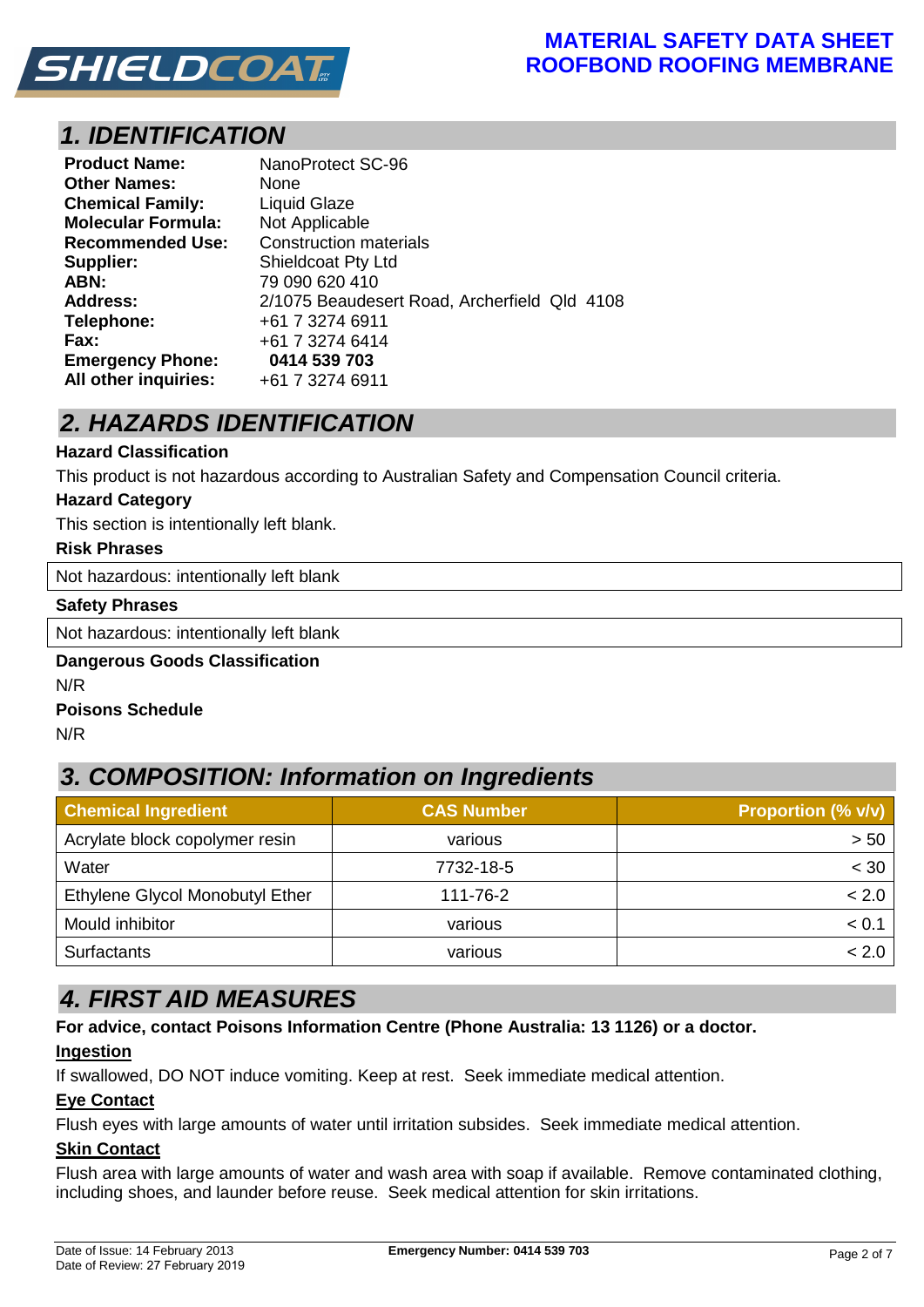

# **MATERIAL SAFETY DATA SHEET ROOFBOND ROOFING MEMBRANE**

# **Inhalation**

Using proper respiratory protection, immediately remove the affective victim from exposure. Administer artificial respiration if breathing has stopped. Keep at rest. Seek immediate medical attention.

# **First Aid Facilities**

Provide eye baths and safety showers.

## **Medical Attention**

Treat according to symptoms.

# *5. FIRE FIGHTING MEASURES*

Shut off product that may 'fuel' a fire if safe to do so. Allow trained personnel to attend a fire in progress providing fire fighters with this Material Safety Data Sheet. Prevent extinguishing media from escaping to drains and waterways.

#### **Suitable Extinguishing Media**

Product will not burn.

### **Hazards from combustion products**

None: product will not burn.

# **Precautions for fire fighters and special protective equipment**

None: product will not burn.

### **Hazchem Code**

N/R

# *6. ACCIDENTAL RELEASE MEASURES*

# **Emergency Procedures**

Prevent product from escaping to drains and waterways. Contain leaking packaging in a containment drum. Prevent vapours or dusts from building up in confined areas. Ensure that drain valves are closed at all times. Clean up and report spills immediately.

# **Methods and materials for containment**

# *Major Land Spill*

- Eliminate sources of ignition.
- Warn occupants of downwind areas of possible fire and explosion hazard, where present.
- Prevent product from entering sewers, watercourses, or low-lying areas.
- Keep the public away from the area.
- Shut off the source of the spill if possible and safe to do so.
- Advise authorities if substance has entered a watercourse or sewer or has contaminated soil or vegetation.
- Take measures to minimise the effect on the ground water.
- Contain the spilled product using the resources in the spill kit.
- Recover by pumping use explosion proof pump or hand pump or with a suitable absorbent material.
- Consult an expert on disposal of recovered material and ensure conformity to local disposal regulations.
- See "First Aid Measures" and "Stability and Reactivity"

# *Major Water Spill*

- Eliminate any sources of ignition.
- Warn occupants and shipping in downwind areas of possible fire and explosion hazard, where present.
- Notify the port or relevant authority and keep the public away from the area.
- Shut off the source of the spill if possible and safe to do so.
- Confine the spill if possible.
- Remove the product from the surface by skimming or with suitable absorbent material.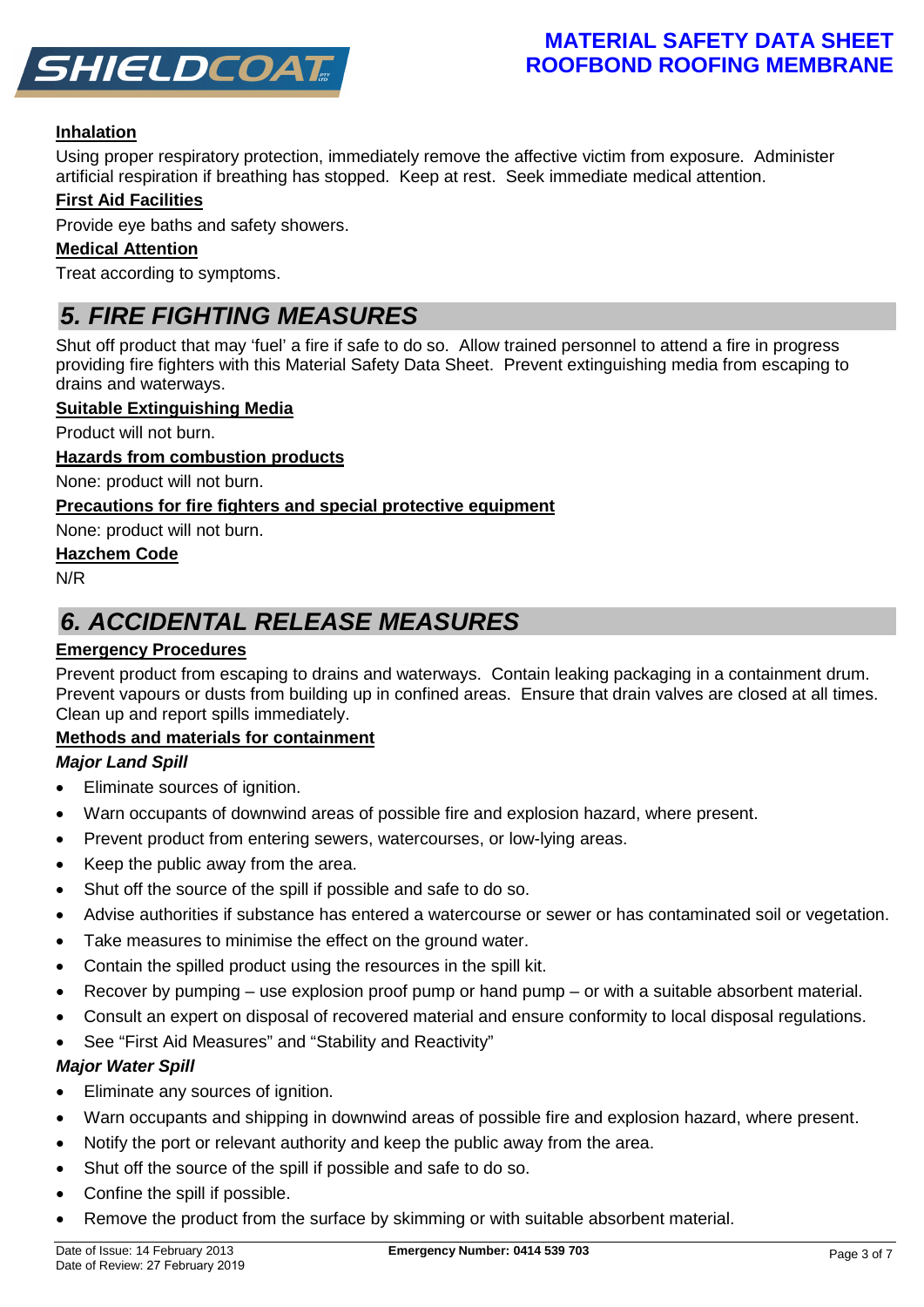

# **MATERIAL SAFETY DATA SHEET ROOFBOND ROOFING MEMBRANE**

- Consult an expert on disposal of recovered material and ensure conformity to local disposal regulations.
- See "First Aid Measures" and "Stability and Reactivity".

# *7. HANDLING AND STORAGE*

# **Precautions for Safe Handling**

There are no specific safety requirements for handling this product. Standard industrial hygiene and safety practice is recommended when using this product.

## **Conditions for Safe Storage**

There are no specific safety requirements for storing this product. Consider checking containers for leaks periodically and protect the packaging from physical damage (store out of direct sunlight, away from high traffic areas, etc.).

### **Incompatible Materials**

None known

# *8. EXPOSURE CONTROLS: PERSONAL PROTECTION*

# **National Exposure Standards**

The time weighted average concentration (TWA) for this product is: No data available for this type of product, which means the highest allowable exposure concentration in an eight-hour day for a five-day working week. The short term exposure limit (STEL) is: No data available for this type of product, which is the maximum allowable exposure concentration at any time. Replacing a TWA or STEL value for some products is a Peak Limitation value (Peak): None applies in this case. In addition to the exposure concentrations may be a subsidiary caution in such cases where the product is a skin sensitiser, represented as (Sk), where none applies in this case.

#### **Biological Limit Values (BLV)**

No data available for this type of product

#### **Engineering Controls: Ventilation**

The use of local exhaust ventilation is recommended to control process emissions near the source. Laboratory samples should be handled in a fume hood. Provide mechanical ventilation of confined spaces. Use explosion proof equipment.

#### **Personal Protective Equipment**

**Respiratory Protection:** Where concentrations in air may approach or exceed the limits described in the National Exposure Standards, it is recommended to use a half-face filter mask to protect from overexposure by inhalation. A type 'A' filter material is considered suitable for this product.

**Eye Protection:** Always use safety glasses or a face shield when handling this product.

**Skin/Body Protection:** Always wear long sleeves, long trousers, or coveralls, and enclosed footwear or safety boots when handling this product. It is recommended that chemical resistant gloves be worn when handling this product.

# *9. PHYSICAL AND CHEMICAL PROPERTIES*

| <b>Property</b>                 | <b>Unit of measurement</b> | <b>Typical Value</b>  |
|---------------------------------|----------------------------|-----------------------|
| Appearance                      | None                       | Clear, viscous liquid |
| <b>Boiling Point/Range</b>      | $^{\circ}C$                | >100                  |
| <b>Flash Point</b>              | $^{\circ}C$                | Not applicable        |
| SG/Density (@ 15°C)             | $g/ml$ ; kgm <sup>-3</sup> | ~1.05                 |
| Vapour Pressure @ 20°C          | kPa                        | No data available     |
| Vapour Density @ 20°C           | $g/ml$ ; kgm <sup>-3</sup> | No data available     |
| <b>Autoignition Temperature</b> | $^{\circ}C$                | Not applicable        |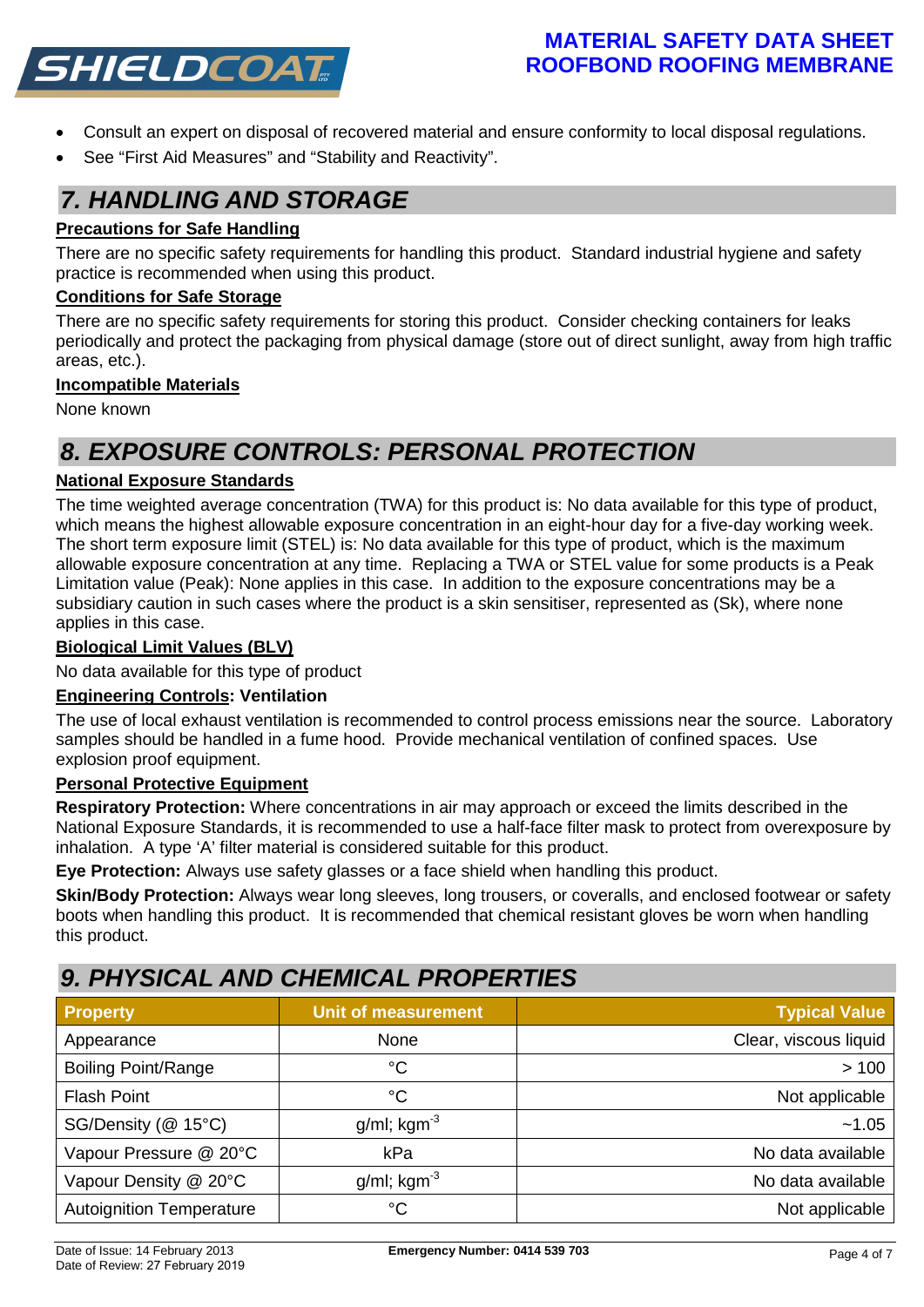

# **MATERIAL SAFETY DATA SHEET ROOFBOND ROOFING MEMBRANE**

| <b>Property</b>          | <b>Unit of measurement</b> | <b>Typical Value</b> |
|--------------------------|----------------------------|----------------------|
| Explosive Limits in Air  | % vol/vol                  | Not applicable       |
| Viscosity @ 20°C         | cPs, mPas                  | >400                 |
| Percent volatiles        | % vol/vol                  | 40%                  |
| Acidity/alkalinity as pH | None                       | $7.0 - 8.0$          |
| Solubility in Water      | g/l                        | Water soluble        |
| Other solvents           | -                          | None                 |

The values listed are indicative of this product's physical and chemical properties. For a full product specification, please consult the Technical Data Sheet.

# *10. STABILITY AND REACTIVITY*

# **Chemical stability**

This product is stable at room temperature and pressure.

#### **Conditions to avoid**

None known

#### **Hazardous decomposition products**

None known

#### **Hazardous reactions**

None known

#### **Hazardous polymerisation**

Will not occur

# *11. TOXICOLOGICAL INFORMATION*

#### **Acute Effects**

#### **Ingestion**

Ingestion will result in discomfort on swallowing. No narcotic effects are expected.

#### **Eye Contact**

This product will cause discomfort to the eye and surrounding tissue. These effects will subside with appropriate First Aid.

#### **Skin Contact**

This product is unlikely have any effect on the skin, however, individuals with pre-existing skin conditions may experience some sensitivity.

#### **Inhalation**

Inhalation of this product is unlikely and no vapours are present in the formula.

#### **Chronic Effects**

None known

#### **Other Health Effects Information**

None known

#### **Toxicological Information**

Oral  $LD_{50}$ : No data available

Dermal  $LD_{50}$ : No data available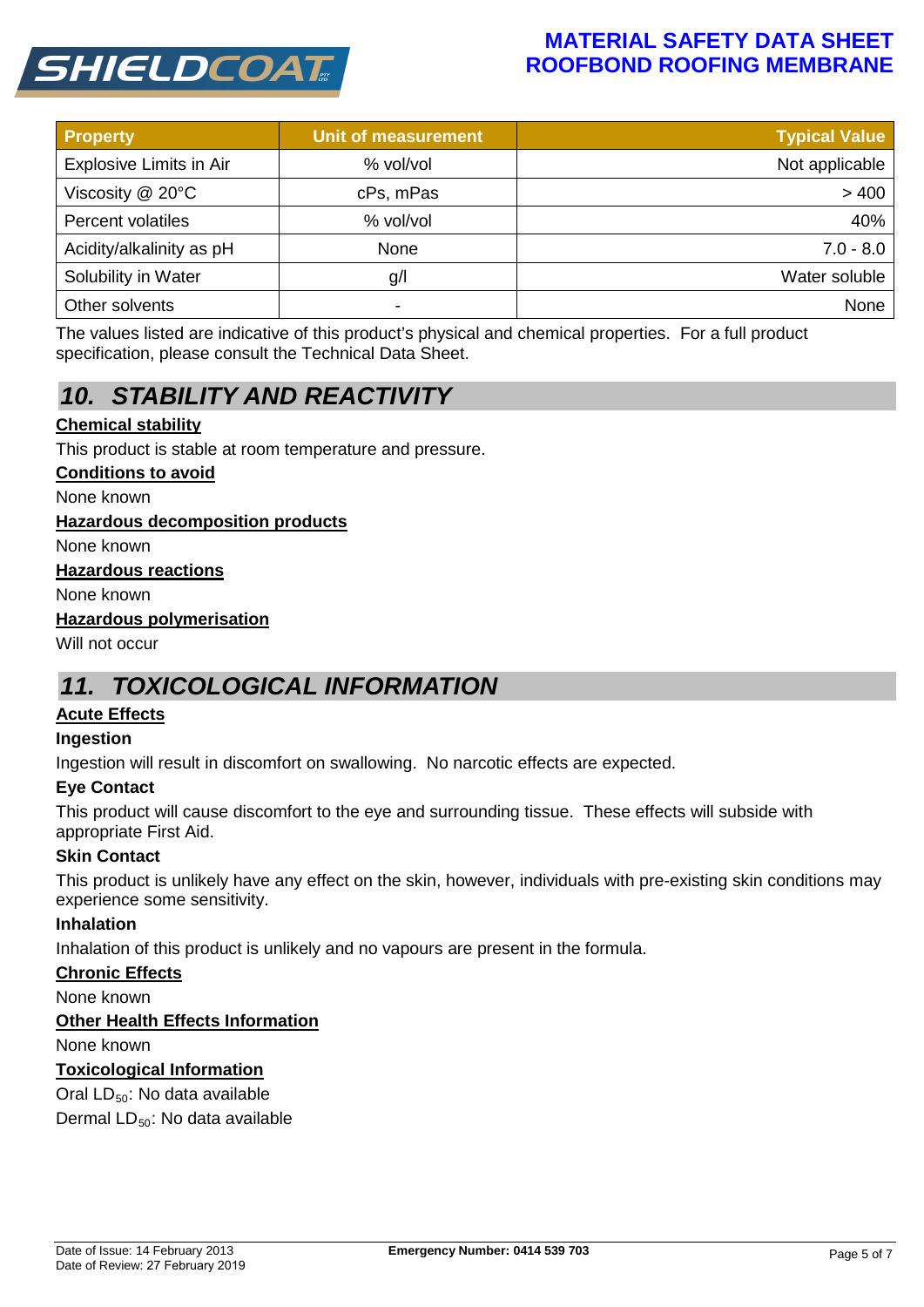

# *12. ECOLOGICAL INFORMATION*

# **Ecotoxicity**

## **Aquatic Toxicity:**

| Fish Toxicity $LC_{50}$ :        | No data available |
|----------------------------------|-------------------|
| Daphnia Magna EC <sub>50</sub> : | No data available |
| Blue-green algae:                | No data available |
| Green algae:                     | No data available |

#### **Persistence/Biodegradability:**

This product is expected to persist.

#### **Mobility:**

This product is unlikely to be very mobile.

# *13. DISPOSAL CONSIDERATIONS*

### **Disposal Methods**

Empty packaging should be taken for recycling, recovery or disposal through a suitably qualified or licensed contractor. Care should be taken to ensure compliance with national and local authorities. Packaging may still contain product residue that may be harmful. Ensure that empty packaging is managed in accordance with Dangerous Goods regulations.

#### **Special Precautions**

This product is not suitable for disposal by either landfill or via municipal sewers, drains, natural streams or rivers. This product is ashless and can be incinerated in a regulated facility. In the absence of a designated industrial incinerator, this product should be treated and disposed through chemical waste treatment, or considered for use in solvent recycling.

# *14. TRANSPORT INFORMATION*

| <b>Road and Rail Transport</b> |                   | <b>Marine Transport</b>    |                   | <b>Air Transport</b>       |                   |
|--------------------------------|-------------------|----------------------------|-------------------|----------------------------|-------------------|
| UN No.                         | N/R               | UN No.                     | N/R               | UN No.                     | N/R               |
| Proper<br>Shipping<br>Name     | Roof tile coating | Proper<br>Shipping<br>Name | Roof tile coating | Proper<br>Shipping<br>Name | Roof tile coating |
| <b>DG Class</b>                | N/R               | <b>DG Class</b>            | N/R               | <b>DG Class</b>            | N/R               |
| Sub. Risk                      | None              | Sub. Risk                  | None              | Sub. Risk                  | None              |
| Packing<br>Group               | N/R               | Packing<br>Group           | N/R               | Packing<br>Group           | N/R               |
| Hazchem                        | N/R               | Hazchem                    | N/R               | Hazchem                    | N/R               |

#### **Dangerous Goods Segregation**

This product is not classified as Dangerous Goods for Transport by Road and Rail.

# *15. REGULATORY INFORMATION*

**Country/Region:** Australia **Inventory:** AICS **Status:** Listed **Poisons Schedule:** N/R

# *16. OTHER INFORMATION*

**Reasons for Issue:** Upgraded MSDS. New information in all sections.